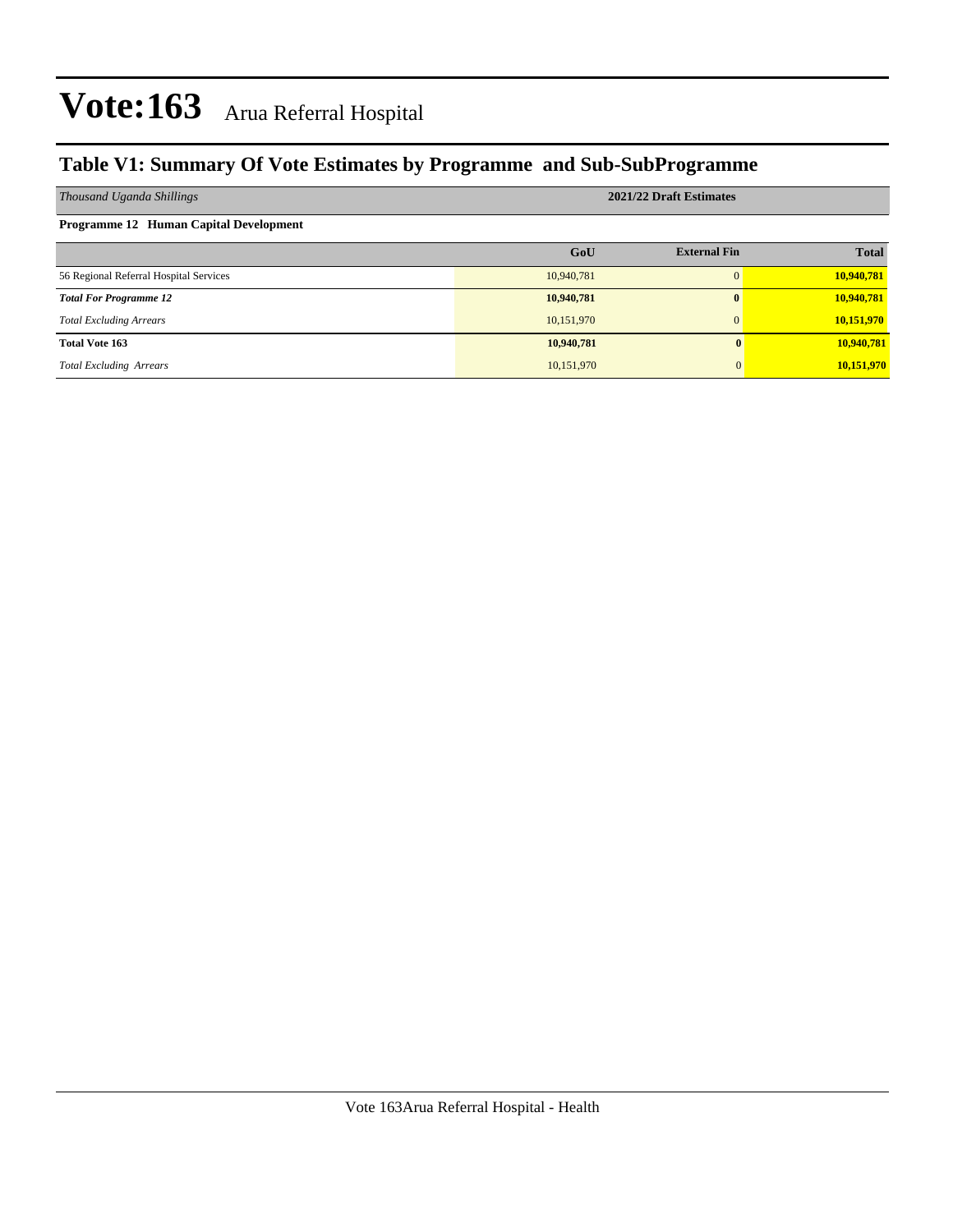### **Table V2: Summary Of Vote Estimates by Sub-SubProgramme,Department and Project**

| Thousand Uganda Shillings                                                 |                  | 2020/21 Approved Budget |                  |              | 2021/22 Draft Estimates |                               |              |  |
|---------------------------------------------------------------------------|------------------|-------------------------|------------------|--------------|-------------------------|-------------------------------|--------------|--|
| Sub-SubProgramme 56 Regional Referral Hospital Services                   |                  |                         |                  |              |                         |                               |              |  |
| <b>Recurrent Budget Estimates</b>                                         | Wage             | <b>Non-Wage</b>         | <b>AIA</b>       | <b>Total</b> | Wage                    | <b>Non-Wage</b>               | <b>Total</b> |  |
| 01 Arua Referral Hospital Services                                        | 5,049,277        | 4,812,975               | $\boldsymbol{0}$ | 9,862,252    | 5,049,277               | 3,443,215                     | 8,492,492    |  |
| 02 Arua Referral Hospital Internal Audit                                  | $\mathbf{0}$     | 16,000                  | $\mathbf{0}$     | 16,000       | $\mathbf{0}$            | 16,000                        | 16,000       |  |
| 03 Arua Regional Maintenance                                              | $\mathbf{0}$     | 232,289                 | $\mathbf{0}$     | 232,289      | $\mathbf{0}$            | 232,289                       | 232,289      |  |
| <b>Total Recurrent Budget Estimates for Sub-</b><br><b>SubProgramme</b>   | 5,049,277        | 5,061,264               | 0                | 10,110,541   | 5,049,277               | 3,691,504                     | 8,740,781    |  |
| Development Budget Estimates                                              | <b>GoU</b> Dev't | <b>External Fin</b>     | <b>AIA</b>       | <b>Total</b> |                         | <b>GoU Dev't External Fin</b> | <b>Total</b> |  |
| 1004 Arua Rehabilitation Referral Hospital                                | 600,000          | $\mathbf{0}$            | $\mathbf{0}$     | 600,000      | 2,000,000               | $\overline{0}$                | 2,000,000    |  |
| 1581 Retooling of Arua Rehabilitation Referral Hospital                   | 200,000          | $\mathbf{0}$            | $\mathbf{0}$     | 200,000      | 200,000                 | $\overline{0}$                | 200,000      |  |
| <b>Total Development Budget Estimates for Sub-</b><br><b>SubProgramme</b> | 800,000          | 0                       | $\bf{0}$         | 800,000      | 2,200,000               | $\bf{0}$                      | 2,200,000    |  |
|                                                                           | GoU              | <b>External Fin</b>     | <b>AIA</b>       | <b>Total</b> | GoU                     | <b>External Fin</b>           | <b>Total</b> |  |
| <b>Total For Sub-SubProgramme 56</b>                                      | 10,910,541       | 0                       | 0                | 10,910,541   | 10,940,781              | $\bf{0}$                      | 10,940,781   |  |
| <b>Total Excluding Arrears</b>                                            | 10,875,151       | $\mathbf{0}$            | $\mathbf{0}$     | 10,875,151   | 10,151,970              | $\overline{0}$                | 10,151,970   |  |
| <b>Total Vote 163</b>                                                     | 10,910,541       | $\bf{0}$                | $\bf{0}$         | 10,910,541   | 10,940,781              | $\bf{0}$                      | 10,940,781   |  |
| <b>Total Excluding Arrears</b>                                            | 10,875,151       | $\mathbf{0}$            | $\overline{0}$   | 10,875,151   | 10,151,970              | $\mathbf{0}$                  | 10,151,970   |  |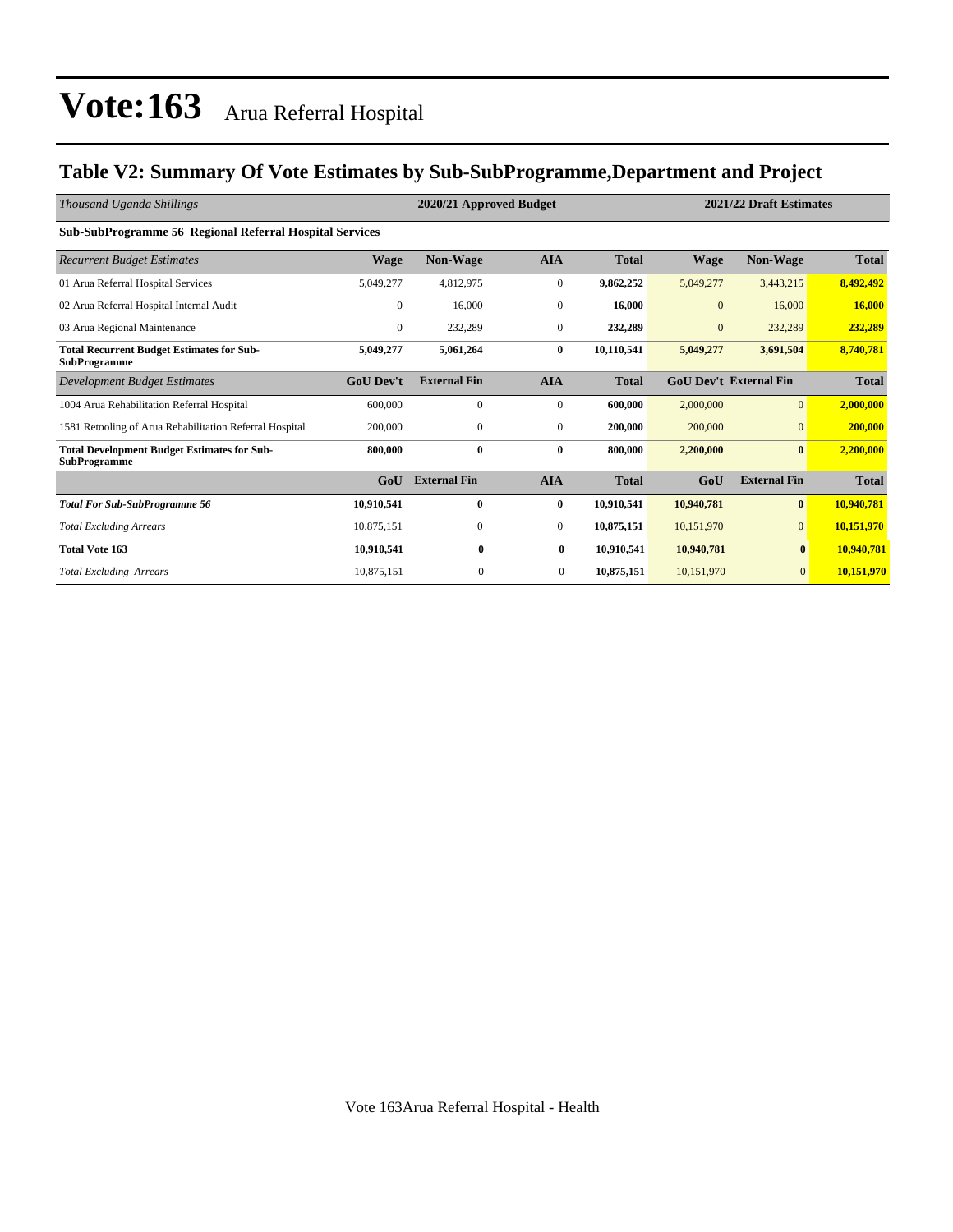### **Table V3: Summary Vote Estimates by Item**

| Thousand Uganda Shillings                                   |            | 2020/21 Approved Budget |                  |              | 2021/22 Draft Estimates |                     |              |  |
|-------------------------------------------------------------|------------|-------------------------|------------------|--------------|-------------------------|---------------------|--------------|--|
|                                                             | GoU        | <b>External Fin</b>     | <b>AIA</b>       | <b>Total</b> | GoU                     | <b>External Fin</b> | <b>Total</b> |  |
| <b>Employees, Goods and Services (Outputs Provided)</b>     | 10,075,151 | $\bf{0}$                | $\bf{0}$         | 10,075,151   | 7,951,970               | $\bf{0}$            | 7,951,970    |  |
| 211101 General Staff Salaries                               | 5,049,277  | $\bf{0}$                | $\bf{0}$         | 5,049,277    | 5,049,277               | $\bf{0}$            | 5,049,277    |  |
| 211103 Allowances (Inc. Casuals, Temporary)                 | 134,746    | $\bf{0}$                | $\bf{0}$         | 134,746      | 135,146                 | $\bf{0}$            | 135,146      |  |
| 212102 Pension for General Civil Service                    | 806,442    | $\bf{0}$                | $\bf{0}$         | 806,442      | 938,317                 | $\bf{0}$            | 938,317      |  |
| 213001 Medical expenses (To employees)                      | 13,710     | $\bf{0}$                | 0                | 13,710       | 13,700                  | $\bf{0}$            | 13,700       |  |
| 213002 Incapacity, death benefits and funeral expenses      | 5,520      | $\bf{0}$                | $\bf{0}$         | 5,520        | 5,520                   | $\bf{0}$            | 5,520        |  |
| 213004 Gratuity Expenses                                    | 2,466,546  | $\bf{0}$                | 0                | 2,466,546    | 211,490                 | $\bf{0}$            | 211,490      |  |
| 221001 Advertising and Public Relations                     | 2,500      | $\bf{0}$                | $\bf{0}$         | 2,500        | 2,500                   | $\bf{0}$            | 2,500        |  |
| 221002 Workshops and Seminars                               | 25,454     | $\bf{0}$                | $\bf{0}$         | 25,454       | 25,454                  | $\bf{0}$            | 25,454       |  |
| 221003 Staff Training                                       | 30,014     | $\bf{0}$                | $\bf{0}$         | 30,014       | 30,014                  | $\bf{0}$            | 30,014       |  |
| 221004 Recruitment Expenses                                 | 3,000      | $\bf{0}$                | $\bf{0}$         | 3,000        | 3,000                   | $\bf{0}$            | 3,000        |  |
| 221006 Commissions and related charges                      | 48,000     | $\bf{0}$                | 0                | 48,000       | 48,000                  | $\bf{0}$            | 48,000       |  |
| 221007 Books, Periodicals & Newspapers                      | 5,000      | $\bf{0}$                | $\bf{0}$         | 5,000        | 3,000                   | $\bf{0}$            | 3,000        |  |
| 221008 Computer supplies and Information Technology<br>(TT) | 26,940     | $\bf{0}$                | 0                | 26,940       | 22,000                  | $\bf{0}$            | 22,000       |  |
| 221009 Welfare and Entertainment                            | 33,934     | $\bf{0}$                | $\bf{0}$         | 33,934       | 29,944                  | $\bf{0}$            | 29,944       |  |
| 221010 Special Meals and Drinks                             | 59,000     | $\bf{0}$                | $\bf{0}$         | 59,000       | 59,000                  | $\bf{0}$            | 59,000       |  |
| 221011 Printing, Stationery, Photocopying and Binding       | 104,500    | $\bf{0}$                | $\bf{0}$         | 104,500      | 103,000                 | $\bf{0}$            | 103,000      |  |
| 221012 Small Office Equipment                               | 1,500      | $\bf{0}$                | $\bf{0}$         | 1,500        | 1,500                   | $\bf{0}$            | 1,500        |  |
| 221014 Bank Charges and other Bank related costs            | 3,040      | $\bf{0}$                | 0                | 3,040        | 3,040                   | $\bf{0}$            | 3,040        |  |
| 221016 IFMS Recurrent costs                                 | 4,000      | $\bf{0}$                | $\bf{0}$         | 4,000        | 20,000                  | $\bf{0}$            | 20,000       |  |
| 221020 IPPS Recurrent Costs                                 | 25,000     | $\bf{0}$                | $\bf{0}$         | 25,000       | 20,000                  | $\bf{0}$            | 20,000       |  |
| 222001 Telecommunications                                   | 24,180     | $\bf{0}$                | $\bf{0}$         | 24,180       | 22,220                  | $\bf{0}$            | 22,220       |  |
| 222002 Postage and Courier                                  | 104        | $\bf{0}$                | $\bf{0}$         | 104          | 104                     | $\bf{0}$            | 104          |  |
| 223001 Property Expenses                                    | 20,406     | $\bf{0}$                | $\bf{0}$         | 20,406       | 20,406                  | $\bf{0}$            | 20,406       |  |
| 223003 Rent – (Produced Assets) to private entities         | 18,000     | $\bf{0}$                | $\bf{0}$         | 18,000       | 18,000                  | $\bf{0}$            | 18,000       |  |
| 223004 Guard and Security services                          | 14,000     | $\bf{0}$                | $\bf{0}$         | 14,000       | 14,000                  | $\bf{0}$            | 14,000       |  |
| 223005 Electricity                                          | 217,810    | $\bf{0}$                | $\bf{0}$         | 217,810      | 217,810                 | $\bf{0}$            | 217,810      |  |
| 223006 Water                                                | 151,521    | $\bf{0}$                | $\bf{0}$         | 151,521      | 151,521                 | $\bf{0}$            | 151,521      |  |
| 223007 Other Utilities- (fuel, gas, firewood, charcoal)     | 6,600      | 0                       | $\boldsymbol{0}$ | 6,600        | 6,600                   | $\bf{0}$            | 6,600        |  |
| 224001 Medical Supplies                                     | 40,000     | $\bf{0}$                | $\bf{0}$         | 40,000       | 50,000                  | $\bf{0}$            | 50,000       |  |
| 224004 Cleaning and Sanitation                              | 115,000    | $\bf{0}$                | $\bf{0}$         | 115,000      | 113,000                 | $\bf{0}$            | 113,000      |  |
| 224005 Uniforms, Beddings and Protective Gear               | 10,400     | $\bf{0}$                | $\bf{0}$         | 10,400       | 10,400                  | $\bf{0}$            | 10,400       |  |
| 227001 Travel inland                                        | 182,060    | $\bf{0}$                | $\bf{0}$         | 182,060      | 181,060                 | $\bf{0}$            | 181,060      |  |
| 227004 Fuel, Lubricants and Oils                            | 156,115    | $\bf{0}$                | $\bf{0}$         | 156,115      | 157,113                 | $\bf{0}$            | 157,113      |  |
| 228001 Maintenance - Civil                                  | 36,000     | $\bf{0}$                | $\bf{0}$         | 36,000       | 35,727                  | $\bf{0}$            | 35,727       |  |
| 228002 Maintenance - Vehicles                               | 53,500     | $\bf{0}$                | $\bf{0}$         | 53,500       | 53,500                  | $\bf{0}$            | 53,500       |  |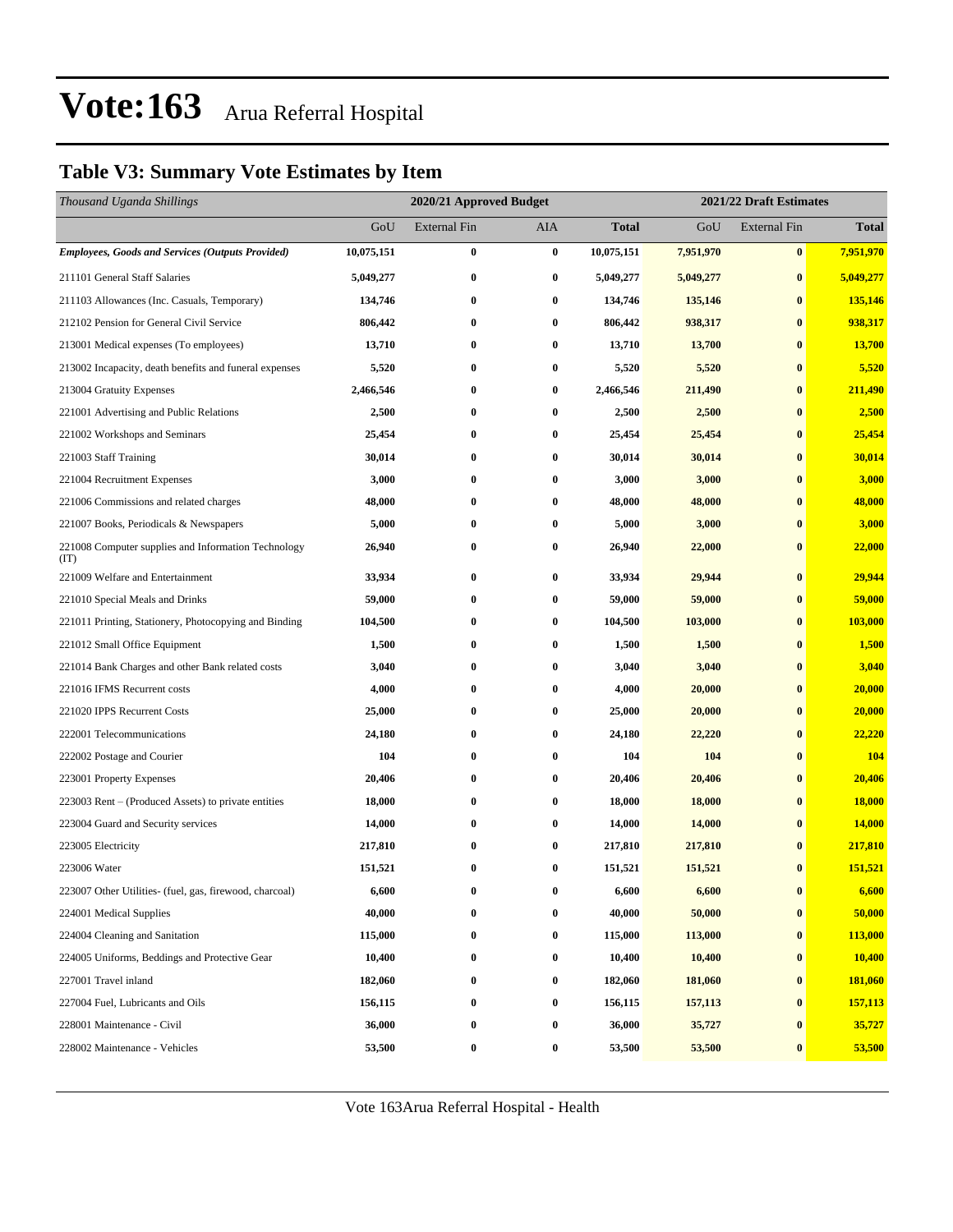| 228003 Maintenance – Machinery, Equipment &<br>Furniture | 165,530    | $\bf{0}$     | $\bf{0}$     | 165,530    | 160,530    | $\mathbf{0}$   | 160,530      |
|----------------------------------------------------------|------------|--------------|--------------|------------|------------|----------------|--------------|
| 228004 Maintenance – Other                               | 15,803     | $\bf{0}$     | $\bf{0}$     | 15,803     | 16,078     | $\bf{0}$       | 16,078       |
| <b>Investment</b> (Capital Purchases)                    | 800,000    | $\bf{0}$     | $\bf{0}$     | 800,000    | 2,200,000  | $\bf{0}$       | 2,200,000    |
| 312102 Residential Buildings                             | 600,000    | $\bf{0}$     | $\bf{0}$     | 600,000    | 2,000,000  | $\bf{0}$       | 2,000,000    |
| 312104 Other Structures                                  | $\bf{0}$   | $\bf{0}$     | $\bf{0}$     | $\bf{0}$   | 50,000     | $\mathbf{0}$   | 50,000       |
| 312202 Machinery and Equipment                           | 80,000     | $\bf{0}$     | $\bf{0}$     | 80,000     | $\bf{0}$   | $\bf{0}$       | $\mathbf{0}$ |
| 312212 Medical Equipment                                 | 120,000    | $\bf{0}$     | $\bf{0}$     | 120,000    | 150,000    | $\bf{0}$       | 150,000      |
| <b>Arrears</b>                                           | 35,389     | $\bf{0}$     | $\bf{0}$     | 35,389     | 788,811    | $\mathbf{0}$   | 788,811      |
| 321605 Domestic arrears (Budgeting)                      | 6,074      | $\bf{0}$     | $\bf{0}$     | 6,074      | 788,811    | $\bf{0}$       | 788,811      |
| 321614 Electricity arrears (Budgeting)                   | 29,315     | $\bf{0}$     | $\bf{0}$     | 29,315     | $\bf{0}$   | $\bf{0}$       | $\mathbf{0}$ |
| <b>Grand Total Vote 163</b>                              | 10,910,541 | $\bf{0}$     | $\bf{0}$     | 10,910,541 | 10,940,781 | $\bf{0}$       | 10,940,781   |
| <b>Total Excluding Arrears</b>                           | 10,875,151 | $\mathbf{0}$ | $\mathbf{0}$ | 10,875,151 | 10,151,970 | $\overline{0}$ | 10,151,970   |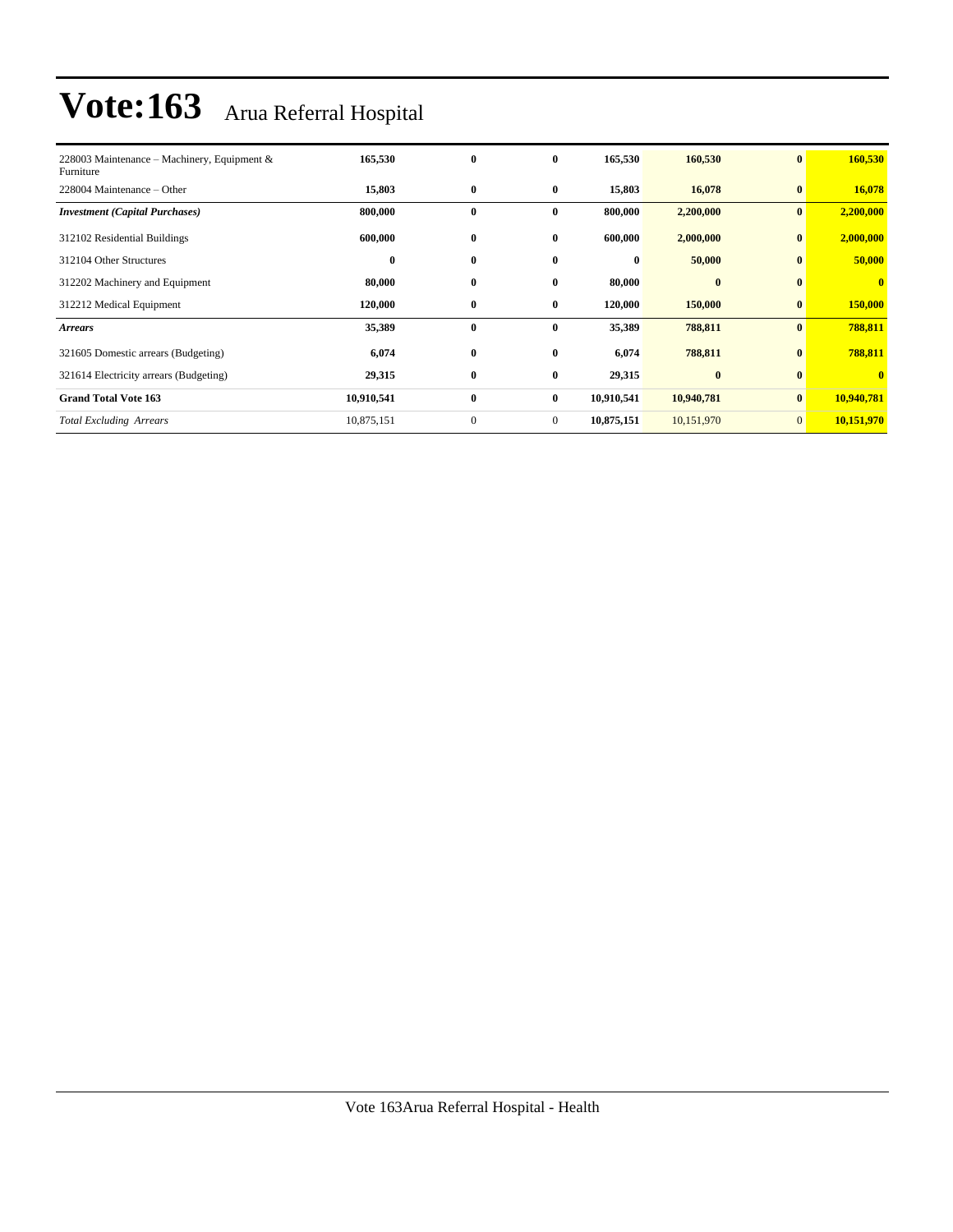### **Table V4: Detailed Estimates by Sub-SubProgramme, Department,Project and Output and Item**

#### *Sub-SubProgrammme 56 Regional Referral Hospital Services*

*Recurrent Budget Estimates*

#### **Department 01 Arua Referral Hospital Services**

| Thousand Uganda Shillings                                |                  | 2020/21 Approved Budget |                  |              |                       | 2021/22 Draft Estimates |              |  |
|----------------------------------------------------------|------------------|-------------------------|------------------|--------------|-----------------------|-------------------------|--------------|--|
| <b>Outputs Provided</b>                                  | Wage             | Non Wage                | <b>AIA</b>       | <b>Total</b> | Wage                  | Non Wage                | <b>Total</b> |  |
| <b>Budget Output 085601 Inpatient services</b>           |                  |                         |                  |              |                       |                         |              |  |
| 211103 Allowances (Inc. Casuals, Temporary)              | $\boldsymbol{0}$ | 15,000                  | $\boldsymbol{0}$ | 15,000       | $\mathbf{0}$          | 15,000                  | 15,000       |  |
| 213001 Medical expenses (To employees)                   | $\boldsymbol{0}$ | 3,500                   | $\mathbf{0}$     | 3,500        | $\overline{0}$        | 3,500                   | 3,500        |  |
| 213002 Incapacity, death benefits and funeral expenses   | $\boldsymbol{0}$ | 1,600                   | $\mathbf{0}$     | 1,600        | $\mathbf{0}$          | 1,600                   | 1,600        |  |
| 221002 Workshops and Seminars                            | $\boldsymbol{0}$ | 4,000                   | $\mathbf 0$      | 4,000        | $\mathbf{0}$          | 4,000                   | 4,000        |  |
| 221003 Staff Training                                    | $\boldsymbol{0}$ | 8,000                   | $\boldsymbol{0}$ | 8,000        | $\boldsymbol{0}$      | 8,000                   | 8,000        |  |
| 221008 Computer supplies and Information Technology (IT) | $\boldsymbol{0}$ | 4,000                   | $\mathbf{0}$     | 4,000        | $\mathbf{0}$          | 4,000                   | 4,000        |  |
| 221009 Welfare and Entertainment                         | $\boldsymbol{0}$ | 11,060                  | $\boldsymbol{0}$ | 11,060       | $\boldsymbol{0}$      | 9,060                   | 9,060        |  |
| 221010 Special Meals and Drinks                          | $\boldsymbol{0}$ | 48,000                  | $\mathbf 0$      | 48,000       | $\boldsymbol{0}$      | 48,000                  | 48,000       |  |
| 221011 Printing, Stationery, Photocopying and Binding    | $\boldsymbol{0}$ | 28,000                  | $\boldsymbol{0}$ | 28,000       | $\boldsymbol{0}$      | 28,000                  | 28,000       |  |
| 222001 Telecommunications                                | $\boldsymbol{0}$ | 360                     | $\mathbf{0}$     | 360          | $\mathbf{0}$          | 360                     | 360          |  |
| 223001 Property Expenses                                 | $\boldsymbol{0}$ | 3,000                   | $\boldsymbol{0}$ | 3,000        | $\boldsymbol{0}$      | 3,000                   | <b>3,000</b> |  |
| 223005 Electricity                                       | $\boldsymbol{0}$ | 34,000                  | $\mathbf 0$      | 34,000       | $\mathbf{0}$          | 34,000                  | 34,000       |  |
| 223006 Water                                             | $\boldsymbol{0}$ | 28,000                  | $\mathbf{0}$     | 28,000       | $\boldsymbol{0}$      | 28,000                  | 28,000       |  |
| 223007 Other Utilities- (fuel, gas, firewood, charcoal)  | $\boldsymbol{0}$ | 5,600                   | $\mathbf{0}$     | 5,600        | $\boldsymbol{0}$      | 5,600                   | 5,600        |  |
| 224004 Cleaning and Sanitation                           | $\boldsymbol{0}$ | 40,000                  | $\mathbf 0$      | 40,000       | $\mathbf{0}$          | 40,000                  | 40,000       |  |
| 224005 Uniforms, Beddings and Protective Gear            | $\boldsymbol{0}$ | 3,000                   | $\boldsymbol{0}$ | 3,000        | $\boldsymbol{0}$      | 3,000                   | 3,000        |  |
| 227001 Travel inland                                     | $\boldsymbol{0}$ | 30,000                  | $\mathbf{0}$     | 30,000       | $\mathbf{0}$          | 30,000                  | 30,000       |  |
| 227004 Fuel, Lubricants and Oils                         | $\mathbf{0}$     | 32,000                  | $\boldsymbol{0}$ | 32,000       | $\boldsymbol{0}$      | 32,000                  | 32,000       |  |
| 228001 Maintenance - Civil                               | $\boldsymbol{0}$ | 13,000                  | $\mathbf{0}$     | 13,000       | $\mathbf{0}$          | 13,000                  | 13,000       |  |
| 228002 Maintenance - Vehicles                            | $\boldsymbol{0}$ | 13,000                  | $\mathbf 0$      | 13,000       | $\mathbf{0}$          | 13,000                  | 13,000       |  |
| 228004 Maintenance - Other                               | $\boldsymbol{0}$ | 4,078                   | $\mathbf{0}$     | 4,078        | $\boldsymbol{0}$      | 4,078                   | 4,078        |  |
| <b>Total Cost of Budget Output 01</b>                    | $\pmb{\theta}$   | 329,198                 | 0                | 329,198      | $\boldsymbol{\theta}$ | 327,198                 | 327,198      |  |
| <b>Budget Output 085602 Outpatient services</b>          |                  |                         |                  |              |                       |                         |              |  |
| 211103 Allowances (Inc. Casuals, Temporary)              | $\boldsymbol{0}$ | 12,000                  | $\mathbf{0}$     | 12,000       | $\mathbf{0}$          | 12,000                  | 12,000       |  |
| 213001 Medical expenses (To employees)                   | $\boldsymbol{0}$ | 3,400                   | $\boldsymbol{0}$ | 3,400        | $\boldsymbol{0}$      | 3,400                   | 3,400        |  |
| 213002 Incapacity, death benefits and funeral expenses   | $\boldsymbol{0}$ | 1,200                   | $\mathbf{0}$     | 1,200        | $\mathbf{0}$          | 1,200                   | 1,200        |  |
| 221002 Workshops and Seminars                            | $\boldsymbol{0}$ | 4,000                   | $\boldsymbol{0}$ | 4,000        | $\boldsymbol{0}$      | 4,000                   | 4,000        |  |
| 221003 Staff Training                                    | $\boldsymbol{0}$ | 3,000                   | $\mathbf{0}$     | 3,000        | $\boldsymbol{0}$      | 3,000                   | 3,000        |  |
| 221008 Computer supplies and Information Technology (IT) | $\boldsymbol{0}$ | 2,600                   | $\boldsymbol{0}$ | 2,600        | $\boldsymbol{0}$      | 2,600                   | 2,600        |  |
| 221009 Welfare and Entertainment                         | $\boldsymbol{0}$ | 9,000                   | $\mathbf{0}$     | 9,000        | $\mathbf{0}$          | 9,000                   | 9,000        |  |
| 221011 Printing, Stationery, Photocopying and Binding    | $\mathbf{0}$     | 26,000                  | $\mathbf{0}$     | 26,000       | $\overline{0}$        | 26,000                  | 26,000       |  |

Vote 163Arua Referral Hospital - Health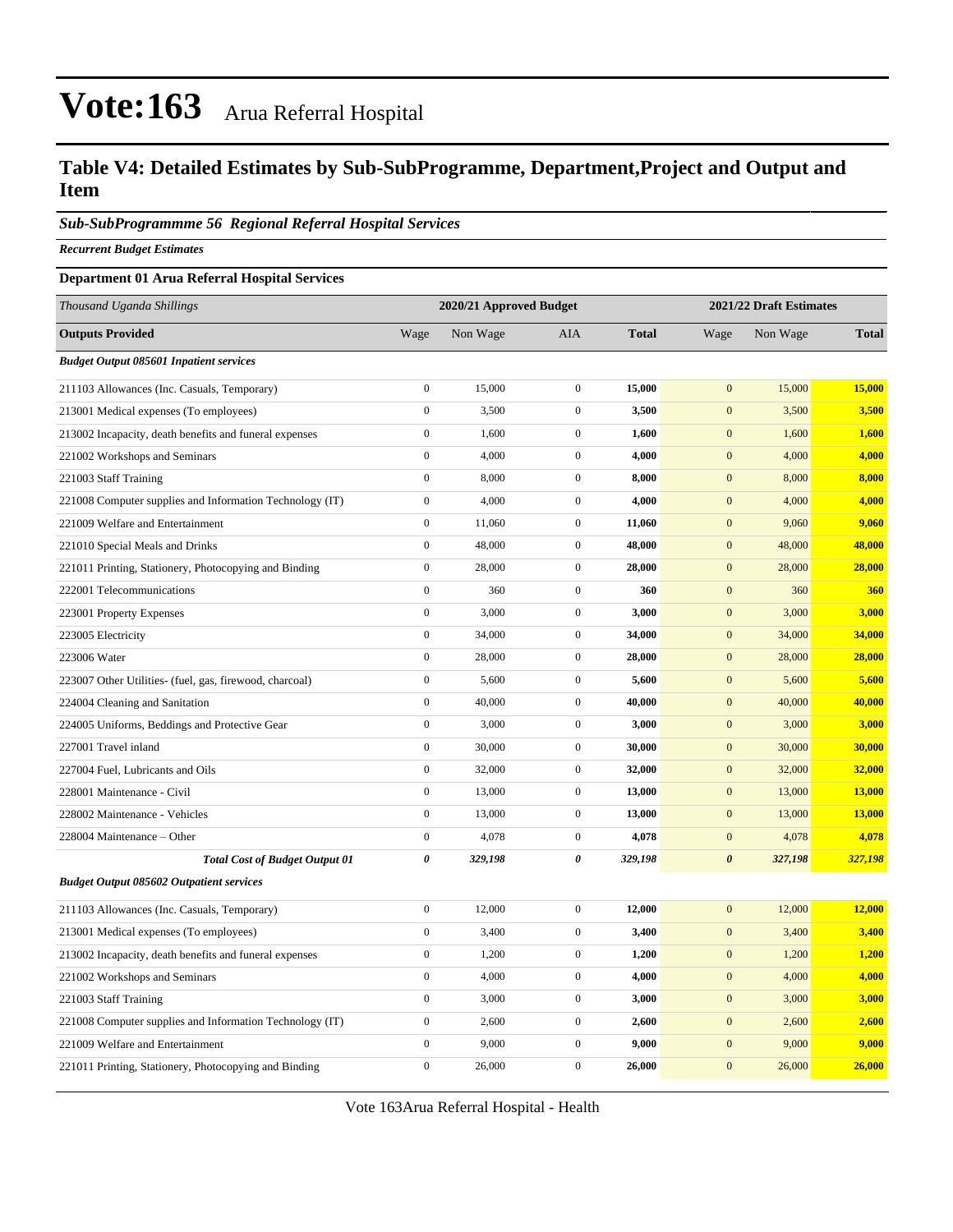| 222001 Telecommunications                                                        | $\boldsymbol{0}$ | 1,000   | $\boldsymbol{0}$ | 1,000   | $\mathbf{0}$<br>1,000            | 1,000      |  |  |  |  |
|----------------------------------------------------------------------------------|------------------|---------|------------------|---------|----------------------------------|------------|--|--|--|--|
| 223001 Property Expenses                                                         | $\boldsymbol{0}$ | 2,000   | $\mathbf{0}$     | 2,000   | $\boldsymbol{0}$<br>2,000        | 2,000      |  |  |  |  |
| 223005 Electricity                                                               | $\boldsymbol{0}$ | 19,200  | $\boldsymbol{0}$ | 19,200  | $\mathbf{0}$<br>19,200           | 19,200     |  |  |  |  |
| 223006 Water                                                                     | $\boldsymbol{0}$ | 10,000  | $\mathbf{0}$     | 10,000  | $\boldsymbol{0}$<br>10,000       | 10,000     |  |  |  |  |
| 224004 Cleaning and Sanitation                                                   | $\boldsymbol{0}$ | 24,000  | $\mathbf{0}$     | 24,000  | $\mathbf{0}$<br>24,000           | 24,000     |  |  |  |  |
| 224005 Uniforms, Beddings and Protective Gear                                    | $\boldsymbol{0}$ | 1,000   | $\boldsymbol{0}$ | 1,000   | $\boldsymbol{0}$<br>1,000        | 1,000      |  |  |  |  |
| 227001 Travel inland                                                             | $\boldsymbol{0}$ | 20,000  | $\boldsymbol{0}$ | 20,000  | $\mathbf{0}$<br>20,000           | 20,000     |  |  |  |  |
| 227004 Fuel, Lubricants and Oils                                                 | $\boldsymbol{0}$ | 2,000   | $\boldsymbol{0}$ | 2,000   | $\mathbf{0}$<br>2,000            | 2,000      |  |  |  |  |
| 228001 Maintenance - Civil                                                       | $\boldsymbol{0}$ | 5,186   | $\boldsymbol{0}$ | 5,186   | $\mathbf{0}$<br>5,186            | 5,186      |  |  |  |  |
| 228004 Maintenance – Other                                                       | $\boldsymbol{0}$ | 3,000   | $\mathbf{0}$     | 3,000   | $\mathbf{0}$<br>3,000            | 3,000      |  |  |  |  |
| <b>Total Cost of Budget Output 02</b>                                            | 0                | 148,586 | 0                | 148,586 | $\boldsymbol{\theta}$<br>148,586 | 148,586    |  |  |  |  |
| <b>Budget Output 085603 Medicines and health supplies procured and dispensed</b> |                  |         |                  |         |                                  |            |  |  |  |  |
| 211103 Allowances (Inc. Casuals, Temporary)                                      | $\boldsymbol{0}$ | 3,500   | $\mathbf{0}$     | 3,500   | $\mathbf{0}$<br>3,000            | 3,000      |  |  |  |  |
| 213001 Medical expenses (To employees)                                           | $\boldsymbol{0}$ | 800     | $\boldsymbol{0}$ | 800     | $\mathbf{0}$<br>800              | 800        |  |  |  |  |
| 213002 Incapacity, death benefits and funeral expenses                           | $\boldsymbol{0}$ | 800     | $\boldsymbol{0}$ | 800     | $\boldsymbol{0}$<br>800          | 800        |  |  |  |  |
| 221003 Staff Training                                                            | $\boldsymbol{0}$ | 400     | $\mathbf{0}$     | 400     | $\mathbf{0}$<br>400              | 400        |  |  |  |  |
| 221008 Computer supplies and Information Technology (IT)                         | $\boldsymbol{0}$ | 400     | $\boldsymbol{0}$ | 400     | $\boldsymbol{0}$<br>400          | 400        |  |  |  |  |
| 221009 Welfare and Entertainment                                                 | $\boldsymbol{0}$ | 144     | $\boldsymbol{0}$ | 144     | $\mathbf{0}$<br>144              | 144        |  |  |  |  |
| 221011 Printing, Stationery, Photocopying and Binding                            | $\boldsymbol{0}$ | 3,500   | $\boldsymbol{0}$ | 3,500   | $\mathbf{0}$<br>4,000            | 4,000      |  |  |  |  |
| 223001 Property Expenses                                                         | $\boldsymbol{0}$ | 180     | $\boldsymbol{0}$ | 180     | $\mathbf{0}$<br>180              | <b>180</b> |  |  |  |  |
| 223005 Electricity                                                               | $\boldsymbol{0}$ | 6,000   | $\mathbf{0}$     | 6,000   | $\mathbf{0}$<br>6,000            | 6,000      |  |  |  |  |
| 223006 Water                                                                     | $\boldsymbol{0}$ | 5,000   | $\boldsymbol{0}$ | 5,000   | $\mathbf{0}$<br>5,000            | 5,000      |  |  |  |  |
| 224004 Cleaning and Sanitation                                                   | $\boldsymbol{0}$ | 5,000   | $\mathbf{0}$     | 5,000   | $\mathbf{0}$<br>5,000            | 5,000      |  |  |  |  |
| 224005 Uniforms, Beddings and Protective Gear                                    | $\boldsymbol{0}$ | 1,000   | $\boldsymbol{0}$ | 1,000   | $\mathbf{0}$<br>1,000            | 1,000      |  |  |  |  |
| 227001 Travel inland                                                             | $\boldsymbol{0}$ | 3,000   | $\boldsymbol{0}$ | 3,000   | $\boldsymbol{0}$<br>3,000        | 3,000      |  |  |  |  |
| 227004 Fuel, Lubricants and Oils                                                 | $\boldsymbol{0}$ | 5,027   | $\mathbf{0}$     | 5,027   | $\mathbf{0}$<br>5,025            | 5,025      |  |  |  |  |
| 228001 Maintenance - Civil                                                       | $\boldsymbol{0}$ | 2,500   | $\boldsymbol{0}$ | 2,500   | $\mathbf{0}$<br>2,502            | 2,502      |  |  |  |  |
| <b>Total Cost of Budget Output 03</b>                                            | 0                | 37,251  | 0                | 37,251  | 37,251<br>$\boldsymbol{\theta}$  | 37,251     |  |  |  |  |
| <b>Budget Output 085604 Diagnostic services</b>                                  |                  |         |                  |         |                                  |            |  |  |  |  |
| 211103 Allowances (Inc. Casuals, Temporary)                                      | $\boldsymbol{0}$ | 1,000   | $\boldsymbol{0}$ | 1,000   | 1,000<br>$\mathbf{0}$            | 1,000      |  |  |  |  |
| 213001 Medical expenses (To employees)                                           | $\boldsymbol{0}$ | 1,000   | $\overline{0}$   | 1,000   | $\mathbf{0}$<br>1,000            | 1,000      |  |  |  |  |
| 213002 Incapacity, death benefits and funeral expenses                           | $\boldsymbol{0}$ | 800     | $\boldsymbol{0}$ | 800     | $\mathbf{0}$<br>800              | 800        |  |  |  |  |
| 221002 Workshops and Seminars                                                    | $\boldsymbol{0}$ | 1,000   | $\boldsymbol{0}$ | 1,000   | $\mathbf{0}$<br>1,000            | 1,000      |  |  |  |  |
| 221003 Staff Training                                                            | $\boldsymbol{0}$ | 2,000   | $\boldsymbol{0}$ | 2,000   | 2,000<br>$\mathbf{0}$            | 2,000      |  |  |  |  |
| 221008 Computer supplies and Information Technology (IT)                         | $\boldsymbol{0}$ | 1,000   | $\boldsymbol{0}$ | 1,000   | $\mathbf{0}$<br>1,000            | 1,000      |  |  |  |  |
| 221009 Welfare and Entertainment                                                 | $\boldsymbol{0}$ | 800     | $\boldsymbol{0}$ | 800     | $\boldsymbol{0}$<br>800          | 800        |  |  |  |  |
| 221011 Printing, Stationery, Photocopying and Binding                            | $\boldsymbol{0}$ | 3,000   | $\boldsymbol{0}$ | 3,000   | $\mathbf{0}$<br>3,000            | 3,000      |  |  |  |  |
| 222001 Telecommunications                                                        | $\boldsymbol{0}$ | 600     | $\boldsymbol{0}$ | 600     | $\boldsymbol{0}$<br>600          | 600        |  |  |  |  |
| 223005 Electricity                                                               | $\boldsymbol{0}$ | 6,000   | $\boldsymbol{0}$ | 6,000   | $\mathbf{0}$<br>6,000            | 6,000      |  |  |  |  |
| 223006 Water                                                                     | $\boldsymbol{0}$ | 4,000   | $\boldsymbol{0}$ | 4,000   | $\mathbf{0}$<br>4,000            | 4,000      |  |  |  |  |
| 224005 Uniforms, Beddings and Protective Gear                                    | $\boldsymbol{0}$ | 4,000   | $\boldsymbol{0}$ | 4,000   | $\boldsymbol{0}$<br>4,000        | 4,000      |  |  |  |  |

Vote 163Arua Referral Hospital - Health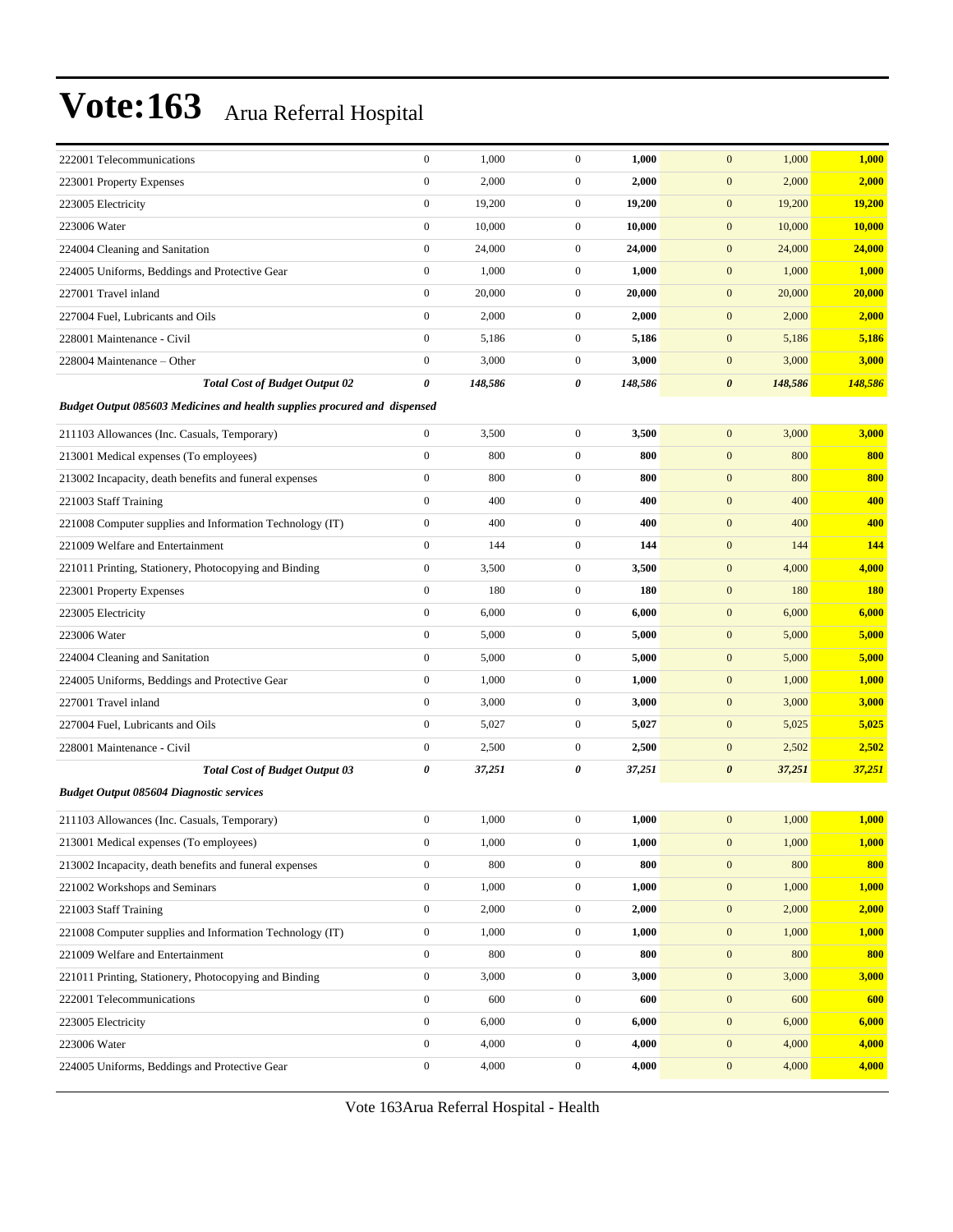| 227001 Travel inland                                          | $\boldsymbol{0}$ | 6,000            | $\mathbf{0}$     | 6,000     | $\mathbf{0}$          | 6,000          | 6,000        |
|---------------------------------------------------------------|------------------|------------------|------------------|-----------|-----------------------|----------------|--------------|
| 227004 Fuel, Lubricants and Oils                              | $\boldsymbol{0}$ | 1,749            | $\boldsymbol{0}$ | 1,749     | $\mathbf{0}$          | 1,749          | 1,749        |
| 228004 Maintenance – Other                                    | $\boldsymbol{0}$ | 1,000            | $\mathbf{0}$     | 1,000     | $\mathbf{0}$          | 1,000          | 1,000        |
| <b>Total Cost of Budget Output 04</b>                         | 0                | 33,949           | 0                | 33,949    | $\boldsymbol{\theta}$ | 33,949         | 33,949       |
| Budget Output 085605 Hospital Management and support services |                  |                  |                  |           |                       |                |              |
| 211101 General Staff Salaries                                 | 5,049,277        | $\boldsymbol{0}$ | $\mathbf{0}$     | 5,049,277 | 5,049,277             | $\overline{0}$ | 5,049,277    |
| 211103 Allowances (Inc. Casuals, Temporary)                   | $\boldsymbol{0}$ | 69,930           | $\mathbf{0}$     | 69,930    | $\mathbf{0}$          | 69,930         | 69,930       |
| 212102 Pension for General Civil Service                      | $\boldsymbol{0}$ | 806,442          | $\mathbf{0}$     | 806,442   | $\mathbf{0}$          | 938,317        | 938,317      |
| 213001 Medical expenses (To employees)                        | $\boldsymbol{0}$ | 2,000            | $\mathbf{0}$     | 2,000     | $\mathbf{0}$          | 2,000          | 2,000        |
| 213002 Incapacity, death benefits and funeral expenses        | $\boldsymbol{0}$ | 1,120            | $\mathbf{0}$     | 1,120     | $\boldsymbol{0}$      | 1,120          | 1,120        |
| 213004 Gratuity Expenses                                      | $\boldsymbol{0}$ | 2,466,546        | $\mathbf{0}$     | 2,466,546 | $\boldsymbol{0}$      | 211,490        | 211,490      |
| 221001 Advertising and Public Relations                       | $\boldsymbol{0}$ | 1,500            | $\mathbf{0}$     | 1,500     | $\boldsymbol{0}$      | 1,500          | <b>1,500</b> |
| 221002 Workshops and Seminars                                 | $\boldsymbol{0}$ | 1,000            | $\mathbf{0}$     | 1,000     | $\mathbf{0}$          | 1,000          | 1,000        |
| 221003 Staff Training                                         | $\boldsymbol{0}$ | 2,000            | $\mathbf{0}$     | 2,000     | $\mathbf{0}$          | 2,000          | 2,000        |
| 221004 Recruitment Expenses                                   | $\boldsymbol{0}$ | 3,000            | $\mathbf{0}$     | 3,000     | $\boldsymbol{0}$      | 3,000          | 3,000        |
| 221006 Commissions and related charges                        | $\boldsymbol{0}$ | 48,000           | $\mathbf{0}$     | 48,000    | $\boldsymbol{0}$      | 48,000         | 48,000       |
| 221007 Books, Periodicals & Newspapers                        | $\boldsymbol{0}$ | 5,000            | $\mathbf{0}$     | 5,000     | $\boldsymbol{0}$      | 3,000          | 3,000        |
| 221008 Computer supplies and Information Technology (IT)      | $\boldsymbol{0}$ | 16,000           | $\mathbf{0}$     | 16,000    | $\mathbf{0}$          | 10,000         | 10,000       |
| 221009 Welfare and Entertainment                              | $\boldsymbol{0}$ | 11,540           | $\mathbf{0}$     | 11,540    | $\mathbf{0}$          | 9,540          | 9,540        |
| 221010 Special Meals and Drinks                               | $\boldsymbol{0}$ | 11,000           | $\boldsymbol{0}$ | 11,000    | $\boldsymbol{0}$      | 11,000         | 11,000       |
| 221011 Printing, Stationery, Photocopying and Binding         | $\boldsymbol{0}$ | 16,000           | $\mathbf{0}$     | 16,000    | $\boldsymbol{0}$      | 14,000         | 14,000       |
| 221012 Small Office Equipment                                 | $\boldsymbol{0}$ | 1,500            | $\mathbf{0}$     | 1,500     | $\mathbf{0}$          | 1,500          | 1,500        |
| 221014 Bank Charges and other Bank related costs              | $\boldsymbol{0}$ | 3,040            | $\mathbf{0}$     | 3,040     | $\mathbf{0}$          | 3,040          | 3,040        |
| 221016 IFMS Recurrent costs                                   | $\boldsymbol{0}$ | 4,000            | $\mathbf{0}$     | 4,000     | $\mathbf{0}$          | 20,000         | 20,000       |
| 221020 IPPS Recurrent Costs                                   | $\boldsymbol{0}$ | 25,000           | $\mathbf{0}$     | 25,000    | $\boldsymbol{0}$      | 20,000         | 20,000       |
| 222001 Telecommunications                                     | $\boldsymbol{0}$ | 21,000           | $\mathbf{0}$     | 21,000    | $\boldsymbol{0}$      | 19,000         | 19,000       |
| 222002 Postage and Courier                                    | $\boldsymbol{0}$ | 104              | $\mathbf{0}$     | 104       | $\mathbf{0}$          | 104            | 104          |
| 223001 Property Expenses                                      | $\boldsymbol{0}$ | 14,666           | $\mathbf{0}$     | 14,666    | $\mathbf{0}$          | 14,666         | 14,666       |
| 223003 Rent - (Produced Assets) to private entities           | $\boldsymbol{0}$ | 18,000           | $\mathbf{0}$     | 18,000    | $\mathbf{0}$          | 18,000         | 18,000       |
| 223004 Guard and Security services                            | $\boldsymbol{0}$ | 14,000           | $\mathbf{0}$     | 14,000    | $\mathbf{0}$          | 14,000         | 14,000       |
| 223005 Electricity                                            | 0                | 143,610          | 0                | 143,610   | $\boldsymbol{0}$      | 143,610        | 143,610      |
| 223006 Water                                                  | $\overline{0}$   | 99,521           | $\boldsymbol{0}$ | 99,521    | $\boldsymbol{0}$      | 99,521         | 99,521       |
| 224001 Medical Supplies                                       | $\boldsymbol{0}$ | 40,000           | $\boldsymbol{0}$ | 40,000    | $\boldsymbol{0}$      | 50,000         | 50,000       |
| 224004 Cleaning and Sanitation                                | $\boldsymbol{0}$ | 38,000           | $\boldsymbol{0}$ | 38,000    | $\boldsymbol{0}$      | 38,000         | 38,000       |
| 224005 Uniforms, Beddings and Protective Gear                 | $\boldsymbol{0}$ | 1,000            | $\boldsymbol{0}$ | 1,000     | $\boldsymbol{0}$      | 1,000          | 1,000        |
| 227001 Travel inland                                          | $\boldsymbol{0}$ | 70,000           | $\boldsymbol{0}$ | 70,000    | $\boldsymbol{0}$      | 70,000         | 70,000       |
| 227004 Fuel, Lubricants and Oils                              | $\boldsymbol{0}$ | 80,000           | $\boldsymbol{0}$ | 80,000    | $\boldsymbol{0}$      | 80,000         | 80,000       |
| 228001 Maintenance - Civil                                    | $\boldsymbol{0}$ | 10,814           | $\boldsymbol{0}$ | 10,814    | $\boldsymbol{0}$      | 10,539         | 10,539       |
| 228002 Maintenance - Vehicles                                 | $\boldsymbol{0}$ | 40,500           | $\boldsymbol{0}$ | 40,500    | $\boldsymbol{0}$      | 40,500         | 40,500       |
| 228003 Maintenance - Machinery, Equipment & Furniture         | $\boldsymbol{0}$ | 52,000           | $\boldsymbol{0}$ | 52,000    | $\boldsymbol{0}$      | 47,000         | 47,000       |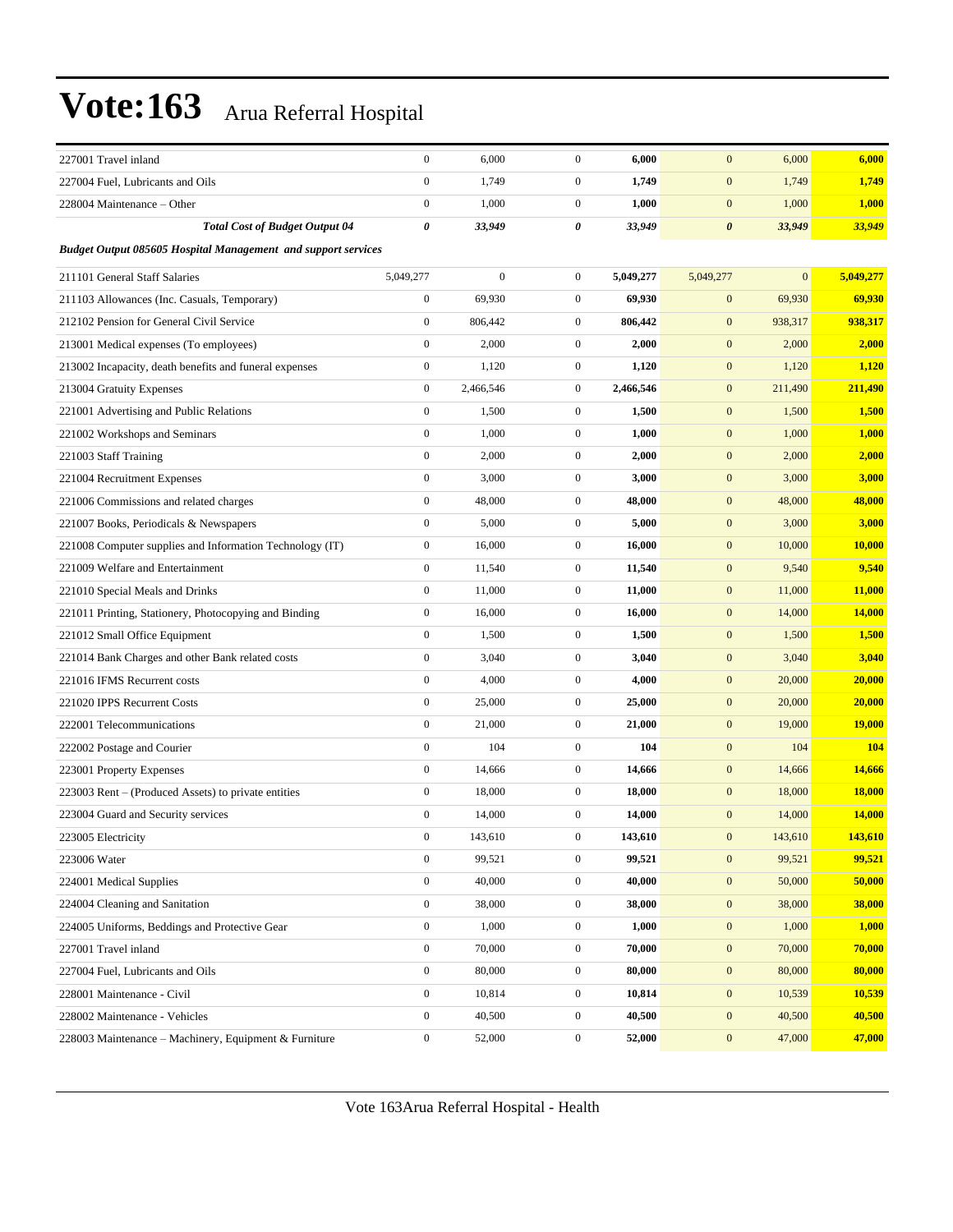| 228004 Maintenance – Other                                         | $\boldsymbol{0}$ | 7,725     | $\mathbf{0}$     | 7,725     | $\boldsymbol{0}$      | 8,000     | 8,000         |
|--------------------------------------------------------------------|------------------|-----------|------------------|-----------|-----------------------|-----------|---------------|
| <b>Total Cost of Budget Output 05</b>                              | 5,049,277        | 4,145,558 | 0                | 9,194,834 | 5,049,277             | 2,024,376 | 7,073,653     |
| <b>Budget Output 085606 Prevention and rehabilitation services</b> |                  |           |                  |           |                       |           |               |
| 211103 Allowances (Inc. Casuals, Temporary)                        | $\boldsymbol{0}$ | 1,000     | $\mathbf{0}$     | 1,000     | $\mathbf{0}$          | 1,000     | 1,000         |
| 213001 Medical expenses (To employees)                             | $\boldsymbol{0}$ | 2,000     | $\mathbf{0}$     | 2,000     | $\mathbf{0}$          | 2,000     | 2,000         |
| 221002 Workshops and Seminars                                      | $\boldsymbol{0}$ | 440       | $\boldsymbol{0}$ | 440       | $\mathbf{0}$          | 440       | 440           |
| 221003 Staff Training                                              | $\boldsymbol{0}$ | 1,000     | $\mathbf{0}$     | 1,000     | $\mathbf{0}$          | 1,000     | 1,000         |
| 221009 Welfare and Entertainment                                   | $\boldsymbol{0}$ | 1,000     | $\mathbf{0}$     | 1,000     | $\mathbf{0}$          | 1,000     | 1,000         |
| 221011 Printing, Stationery, Photocopying and Binding              | $\boldsymbol{0}$ | 6,000     | $\mathbf{0}$     | 6,000     | $\mathbf{0}$          | 6,000     | 6,000         |
| 222001 Telecommunications                                          | $\boldsymbol{0}$ | 360       | $\mathbf{0}$     | 360       | $\mathbf{0}$          | 360       | <b>360</b>    |
| 223001 Property Expenses                                           | $\boldsymbol{0}$ | 560       | $\boldsymbol{0}$ | 560       | $\mathbf{0}$          | 560       | 560           |
| 223005 Electricity                                                 | $\boldsymbol{0}$ | 5,000     | $\mathbf{0}$     | 5,000     | $\mathbf{0}$          | 5,000     | 5,000         |
| 223006 Water                                                       | $\boldsymbol{0}$ | 5,000     | $\mathbf{0}$     | 5,000     | $\mathbf{0}$          | 5,000     | 5,000         |
| 223007 Other Utilities- (fuel, gas, firewood, charcoal)            | $\boldsymbol{0}$ | 1,000     | $\mathbf{0}$     | 1,000     | $\mathbf{0}$          | 1,000     | 1,000         |
| 227004 Fuel, Lubricants and Oils                                   | $\boldsymbol{0}$ | 3,446     | $\mathbf{0}$     | 3,446     | $\mathbf{0}$          | 3,446     | 3,446         |
| 228001 Maintenance - Civil                                         | $\boldsymbol{0}$ | 4,500     | $\mathbf{0}$     | 4,500     | $\mathbf{0}$          | 4,500     | 4,500         |
| <b>Total Cost of Budget Output 06</b>                              | 0                | 31,306    | 0                | 31,306    | $\boldsymbol{\theta}$ | 31,306    | 31,306        |
| <b>Budget Output 085607 Immunisation services</b>                  |                  |           |                  |           |                       |           |               |
| 211103 Allowances (Inc. Casuals, Temporary)                        | $\boldsymbol{0}$ | 14,000    | $\mathbf{0}$     | 14,000    | $\mathbf{0}$          | 14,000    | 14,000        |
| 221001 Advertising and Public Relations                            | $\boldsymbol{0}$ | 1,000     | $\mathbf{0}$     | 1,000     | $\mathbf{0}$          | 1,000     | 1,000         |
| 227001 Travel inland                                               | $\boldsymbol{0}$ | 3,000     | $\mathbf{0}$     | 3,000     | $\mathbf{0}$          | 3,000     | 3,000         |
| 227004 Fuel, Lubricants and Oils                                   | $\boldsymbol{0}$ | 10,018    | $\mathbf{0}$     | 10,018    | $\mathbf{0}$          | 10,018    | 10,018        |
| <b>Total Cost of Budget Output 07</b>                              | 0                | 28,018    | 0                | 28,018    | $\boldsymbol{\theta}$ | 28,018    | 28,018        |
| <b>Budget Output 085619 Human Resource Management Services</b>     |                  |           |                  |           |                       |           |               |
| 211103 Allowances (Inc. Casuals, Temporary)                        | $\boldsymbol{0}$ | 500       | $\mathbf{0}$     | 500       | $\mathbf{0}$          | 500       | 500           |
| 221011 Printing, Stationery, Photocopying and Binding              | $\boldsymbol{0}$ | 11,000    | $\mathbf{0}$     | 11,000    | $\mathbf{0}$          | 11,000    | 11,000        |
| 222001 Telecommunications                                          | $\boldsymbol{0}$ | 500       | $\mathbf{0}$     | 500       | $\mathbf{0}$          | 500       | 500           |
| <b>Total Cost of Budget Output 19</b>                              | 0                | 12,000    | 0                | 12,000    | $\boldsymbol{\theta}$ | 12,000    | <b>12,000</b> |
| <b>Budget Output 085620 Records Management Services</b>            |                  |           |                  |           |                       |           |               |
| 211103 Allowances (Inc. Casuals, Temporary)                        | $\boldsymbol{0}$ | 2,660     | $\mathbf{0}$     | 2,660     | $\mathbf{0}$          | 2,660     | 2,660         |
| 221002 Workshops and Seminars                                      | $\boldsymbol{0}$ | 3,400     | $\boldsymbol{0}$ | 3,400     | $\boldsymbol{0}$      | 3,400     | 3,400         |
| 221011 Printing, Stationery, Photocopying and Binding              | $\boldsymbol{0}$ | 4,000     | $\boldsymbol{0}$ | 4,000     | $\mathbf{0}$          | 4,000     | 4,000         |
| 224005 Uniforms, Beddings and Protective Gear                      | $\boldsymbol{0}$ | 400       | $\boldsymbol{0}$ | 400       | $\boldsymbol{0}$      | 400       | 400           |
| 227001 Travel inland                                               | $\boldsymbol{0}$ | 1,260     | $\boldsymbol{0}$ | 1,260     | $\mathbf{0}$          | 1,260     | 1,260         |
| <b>Total Cost of Budget Output 20</b>                              | 0                | 11,720    | 0                | 11,720    | $\pmb{\theta}$        | 11,720    | 11,720        |
| <b>Total Cost Of Outputs Provided</b>                              | 5,049,277        | 4,777,586 | $\bf{0}$         | 9,826,862 | 5,049,277             | 2,654,404 | 7,703,681     |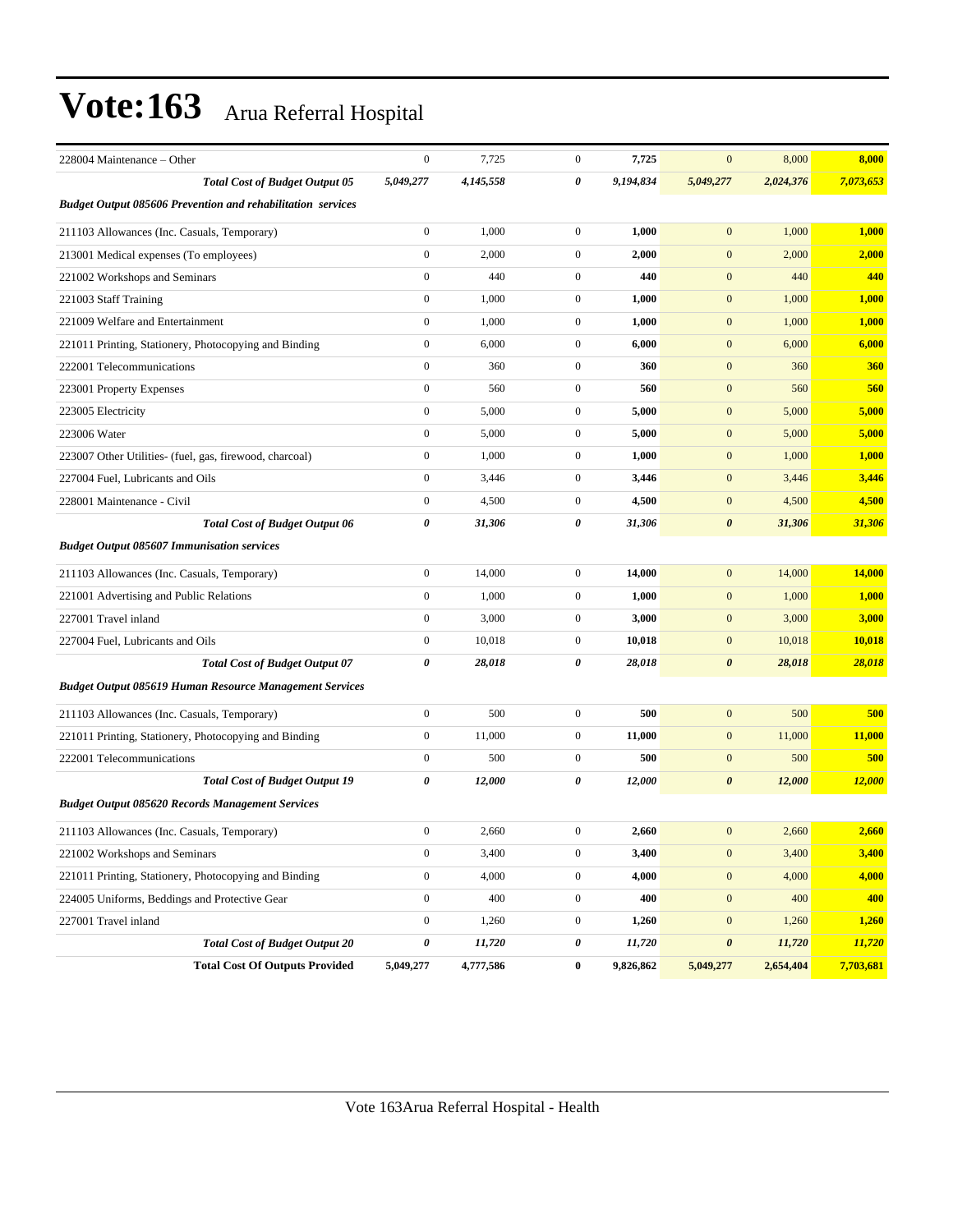| <b>Arrears</b>                                                       | Wage             | Non Wage                | <b>AIA</b>       | <b>Total</b> | Wage                  | Non Wage                | <b>Total</b> |
|----------------------------------------------------------------------|------------------|-------------------------|------------------|--------------|-----------------------|-------------------------|--------------|
| <b>Budget Output 085699 Arrears</b>                                  |                  |                         |                  |              |                       |                         |              |
| 321605 Domestic arrears (Budgeting)                                  | $\boldsymbol{0}$ | 6,074                   | $\boldsymbol{0}$ | 6,074        | $\mathbf{0}$          | 788,811                 | 788,811      |
| 321614 Electricity arrears (Budgeting)                               | $\boldsymbol{0}$ | 29,315                  | $\boldsymbol{0}$ | 29,315       | $\mathbf{0}$          | $\mathbf{0}$            | $\mathbf{0}$ |
| <b>Total Cost of Budget Output 99</b>                                | 0                | 35,389                  | 0                | 35,389       | $\boldsymbol{\theta}$ | 788,811                 | 788,811      |
| <b>Total Cost Of Arrears</b>                                         | $\bf{0}$         | 35,389                  | 0                | 35,389       | $\bf{0}$              | 788,811                 | 788,811      |
| <b>Total Cost for Department 01</b>                                  | 5,049,277        | 4,812,975               | 0                | 9,862,252    | 5,049,277             | 3,443,215               | 8,492,492    |
| <b>Total Excluding Arrears</b>                                       | 5,049,277        | 4,777,586               | $\boldsymbol{0}$ | 9,826,862    | 5,049,277             | 2,654,404               | 7,703,681    |
| Department 02 Arua Referral Hospital Internal Audit                  |                  |                         |                  |              |                       |                         |              |
| Thousand Uganda Shillings                                            |                  | 2020/21 Approved Budget |                  |              |                       | 2021/22 Draft Estimates |              |
| <b>Outputs Provided</b>                                              | Wage             | Non Wage                | AIA              | <b>Total</b> | Wage                  | Non Wage                | <b>Total</b> |
| <b>Budget Output 085605 Hospital Management and support services</b> |                  |                         |                  |              |                       |                         |              |
| 211103 Allowances (Inc. Casuals, Temporary)                          | $\boldsymbol{0}$ | 4,500                   | $\boldsymbol{0}$ | 4,500        | $\bf{0}$              | 4,400                   | 4,400        |
| 213001 Medical expenses (To employees)                               | $\boldsymbol{0}$ | 1,010                   | $\boldsymbol{0}$ | 1,010        | $\mathbf{0}$          | 1,000                   | 1,000        |
| 221003 Staff Training                                                | $\mathbf{0}$     | 2,000                   | $\boldsymbol{0}$ | 2,000        | $\mathbf{0}$          | 2,000                   | 2,000        |
| 221008 Computer supplies and Information Technology (IT)             | $\boldsymbol{0}$ | 1,940                   | $\boldsymbol{0}$ | 1,940        | $\mathbf{0}$          | 2,000                   | 2,000        |
| 221009 Welfare and Entertainment                                     | $\boldsymbol{0}$ | 390                     | $\boldsymbol{0}$ | 390          | $\mathbf{0}$          | 400                     | 400          |
| 221011 Printing, Stationery, Photocopying and Binding                | $\boldsymbol{0}$ | 1,000                   | $\boldsymbol{0}$ | 1,000        | $\mathbf{0}$          | 1,000                   | 1,000        |
| 222001 Telecommunications                                            | $\boldsymbol{0}$ | 360                     | $\boldsymbol{0}$ | 360          | $\mathbf{0}$          | 400                     | 400          |
| 227001 Travel inland                                                 | $\mathbf{0}$     | 4,800                   | $\boldsymbol{0}$ | 4,800        | $\mathbf{0}$          | 4,800                   | 4,800        |
| <b>Total Cost of Budget Output 05</b>                                | 0                | 16,000                  | 0                | 16,000       | $\boldsymbol{\theta}$ | 16,000                  | 16,000       |
| <b>Total Cost Of Outputs Provided</b>                                | $\bf{0}$         | 16,000                  | 0                | 16,000       | $\bf{0}$              | 16,000                  | 16,000       |
| <b>Total Cost for Department 02</b>                                  | $\bf{0}$         | 16,000                  | 0                | 16,000       | $\bf{0}$              | 16,000                  | 16,000       |
| <b>Total Excluding Arrears</b>                                       | $\boldsymbol{0}$ | 16,000                  | $\boldsymbol{0}$ | 16,000       | $\mathbf{0}$          | 16,000                  | 16,000       |
| Department 03 Arua Regional Maintenance                              |                  |                         |                  |              |                       |                         |              |
| Thousand Uganda Shillings                                            |                  | 2020/21 Approved Budget |                  |              |                       | 2021/22 Draft Estimates |              |
| <b>Outputs Provided</b>                                              | Wage             | Non Wage                | AIA              | <b>Total</b> | Wage                  | Non Wage                | <b>Total</b> |
| <b>Budget Output 085605 Hospital Management and support services</b> |                  |                         |                  |              |                       |                         |              |
| 211103 Allowances (Inc. Casuals, Temporary)                          | $\overline{0}$   | 10,656                  | $\overline{0}$   | 10,656       | $\bf{0}$              | 11,656                  | 11,656       |
| 221002 Workshops and Seminars                                        | $\boldsymbol{0}$ | 11,614                  | $\boldsymbol{0}$ | 11,614       | $\mathbf{0}$          | 11,614                  | 11,614       |
| 221003 Staff Training                                                | $\boldsymbol{0}$ | 11,614                  | $\boldsymbol{0}$ | 11,614       | $\boldsymbol{0}$      | 11,614                  | 11,614       |
| 221008 Computer supplies and Information Technology (IT)             | $\boldsymbol{0}$ | 1,000                   | $\boldsymbol{0}$ | 1,000        | $\boldsymbol{0}$      | 2,000                   | 2,000        |
| 221011 Printing, Stationery, Photocopying and Binding                | $\boldsymbol{0}$ | 6,000                   | $\boldsymbol{0}$ | 6,000        | $\mathbf{0}$          | 6,000                   | 6,000        |
| 223005 Electricity                                                   | $\boldsymbol{0}$ | 4,000                   | $\boldsymbol{0}$ | 4,000        | $\boldsymbol{0}$      | 4,000                   | 4,000        |
| 224004 Cleaning and Sanitation                                       | $\boldsymbol{0}$ | 8,000                   | $\boldsymbol{0}$ | 8,000        | $\boldsymbol{0}$      | 6,000                   | 6,000        |
| 227001 Travel inland                                                 | $\boldsymbol{0}$ | 44,000                  | $\boldsymbol{0}$ | 44,000       | $\boldsymbol{0}$      | 43,000                  | 43,000       |
| 227004 Fuel, Lubricants and Oils                                     | $\boldsymbol{0}$ | 21,875                  | $\mathbf{0}$     | 21,875       | $\boldsymbol{0}$      | 22,875                  | 22,875       |